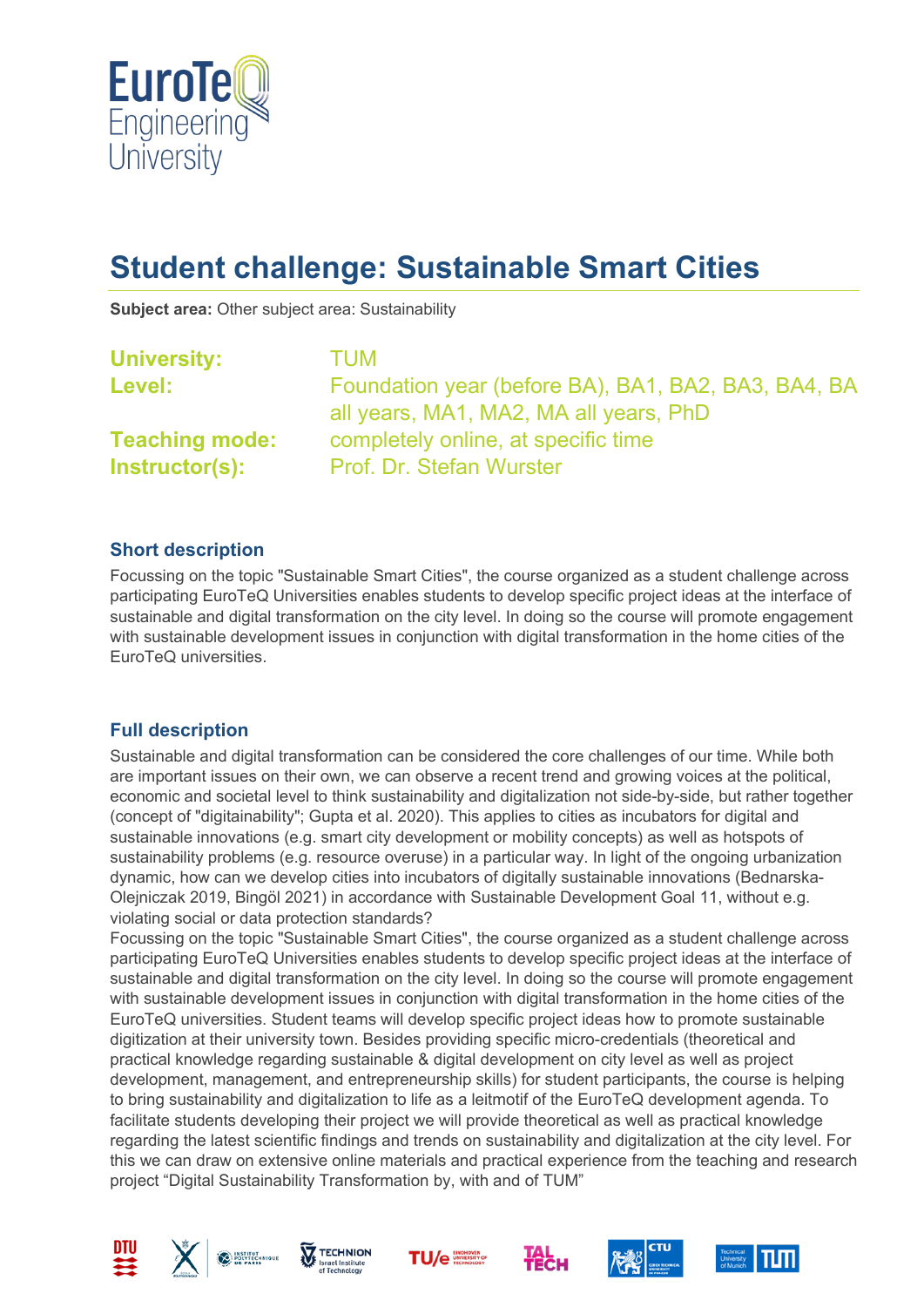

(https://www.hfp.tum.de/en/policy/research-teaching-projects/teaching-projects/digital-sustainabilitytransformation-of-by-and-for-the-tum/) as well as the follow up project "Digitainability: Promoting responsibility & implementing innovations through project-based learning" (https://www.hfp.tum.de/en/policy/research-teaching-projects/teaching-projects/digitainability-promotingresponsibility-implementing-innovations-through-project-based-learning/).

## **Learning outcomes**

At the end of the course, the learner will be able; to understand and to critically discuss key aspects linked to sustainable and digital transformations, particularly in the context of Sustainable Smart Cities; to put their knowledge into practice for their own (research) project, and to systematically plan and implement their own projects; to analyze how they can actively shape big transformations in their immidiate vicinity.

## **General information**

| <b>Contact hours per week:</b>   | Kick-off-event, two project weeks, student conference                                                                                                                                                                                                                                                                                                                                                                       |  |
|----------------------------------|-----------------------------------------------------------------------------------------------------------------------------------------------------------------------------------------------------------------------------------------------------------------------------------------------------------------------------------------------------------------------------------------------------------------------------|--|
| <b>Total workload:</b>           | 180 (in student hours for the whole course)                                                                                                                                                                                                                                                                                                                                                                                 |  |
| <b>ECTS credits:</b>             | 6                                                                                                                                                                                                                                                                                                                                                                                                                           |  |
| Language:                        | English                                                                                                                                                                                                                                                                                                                                                                                                                     |  |
| <b>Course start date:</b>        | 02 September 2022                                                                                                                                                                                                                                                                                                                                                                                                           |  |
| <b>Course end date:</b>          | 16 December 2022                                                                                                                                                                                                                                                                                                                                                                                                            |  |
| Add. info about start date:      | Kick-off-event                                                                                                                                                                                                                                                                                                                                                                                                              |  |
| <b>Weekly teaching day/time:</b> | None.                                                                                                                                                                                                                                                                                                                                                                                                                       |  |
| Time zone:                       | CET (Denmark, Germany, France, Netherlands, Switzerland, Czech<br>Republic)                                                                                                                                                                                                                                                                                                                                                 |  |
| <b>Further information:</b>      |                                                                                                                                                                                                                                                                                                                                                                                                                             |  |
| <b>Prerequisites:</b>            | This module is aimed at all students enrolled in a Bachelor, Master or PHD<br>program at EuroTeQ universities; it is thus designed as an interdisciplinary<br>venue which brings together a range of scientific perspectives. No specific<br>prior knowledge is required; however, its project-based character requires<br>high levels of intrinsic motivation and the willingness to actively participate<br>in a project. |  |
| <b>Activities and methods:</b>   | Lectures, Seminars, Group work, Self-study                                                                                                                                                                                                                                                                                                                                                                                  |  |
| <b>Presence on campus:</b>       | No.                                                                                                                                                                                                                                                                                                                                                                                                                         |  |











**HECH**